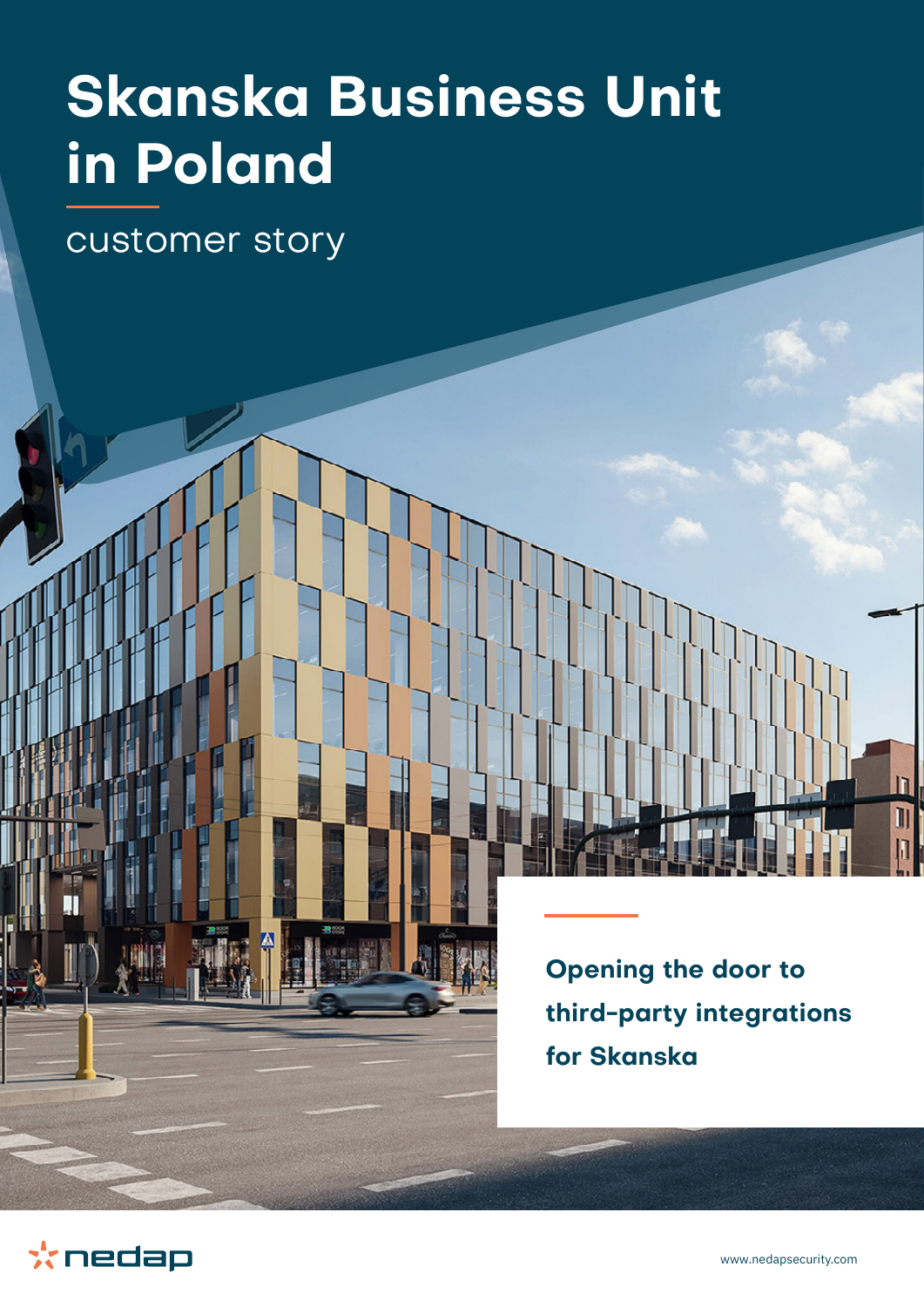#### **Facts at a glance**

- **•** 3 buildings with individual access control systems
- **•** Visitor management with QR codes
- **•** Parking system
- **•** Automatic destination control for lifts
- **•** Integration with Connected by Skanska app
- **•** Easy reporting

Skanska business unit in Poland is part of the multinational Skanska construction and development company. For its High5ive commercial development at the centre of Krakow, it needed a great quality access control system to attract tenants and, ultimately, buyers for these high-spec office buildings. Skanska decided that AEOS fits the bill.

# **High standards for physical access control**

Skanska had used different access control systems for previous buildings, but was looking for a new option. To meet future tenants' and buyers' expectations, this new system not only had to provide a high level of security but the ability to integrate with a variety of third-party systems.

## **Smart visitor management and parking**

One of the integrations that Skanska wanted to use with its new access control system was visitor management. It wanted to enable visitors to be preregistered and provided with a QR code for gaining access on their arrival. In addition, it was looking to integrate a parking system that would enable a smooth, efficient welcome to begin before people even arrived in the building.

## **Integrating lift systems with access control**

Skanska also wanted to integrate access control with the Schindler Port destination control system for lifts. Integrating lifts with access control is becoming very popular in commercial buildings; it increases security by limiting which floors people can travel to, based on their access control authorisations. And it improves convenience for employees and visitors by streamlining traffic flow and automatically meeting individual requirements such as extra space or doors staying open longer.

As part of this integration, Skanska wanted its new access control system to operate seamlessly with Connected by Skanska – a smart app that enables tenants to:

- **•** Manage authorisation to floors from one software.
- **•** Manage special privileges, such as home floors or call types (e.g. for VIPs or people with disabilities).
- **•** Ensure fast responses to user actions (e.g. the lift car number for each person is displayed as soon as they present their badge to the reader).
- **•** Use multiple identifier types, including cards, mobile phones and QR codes.

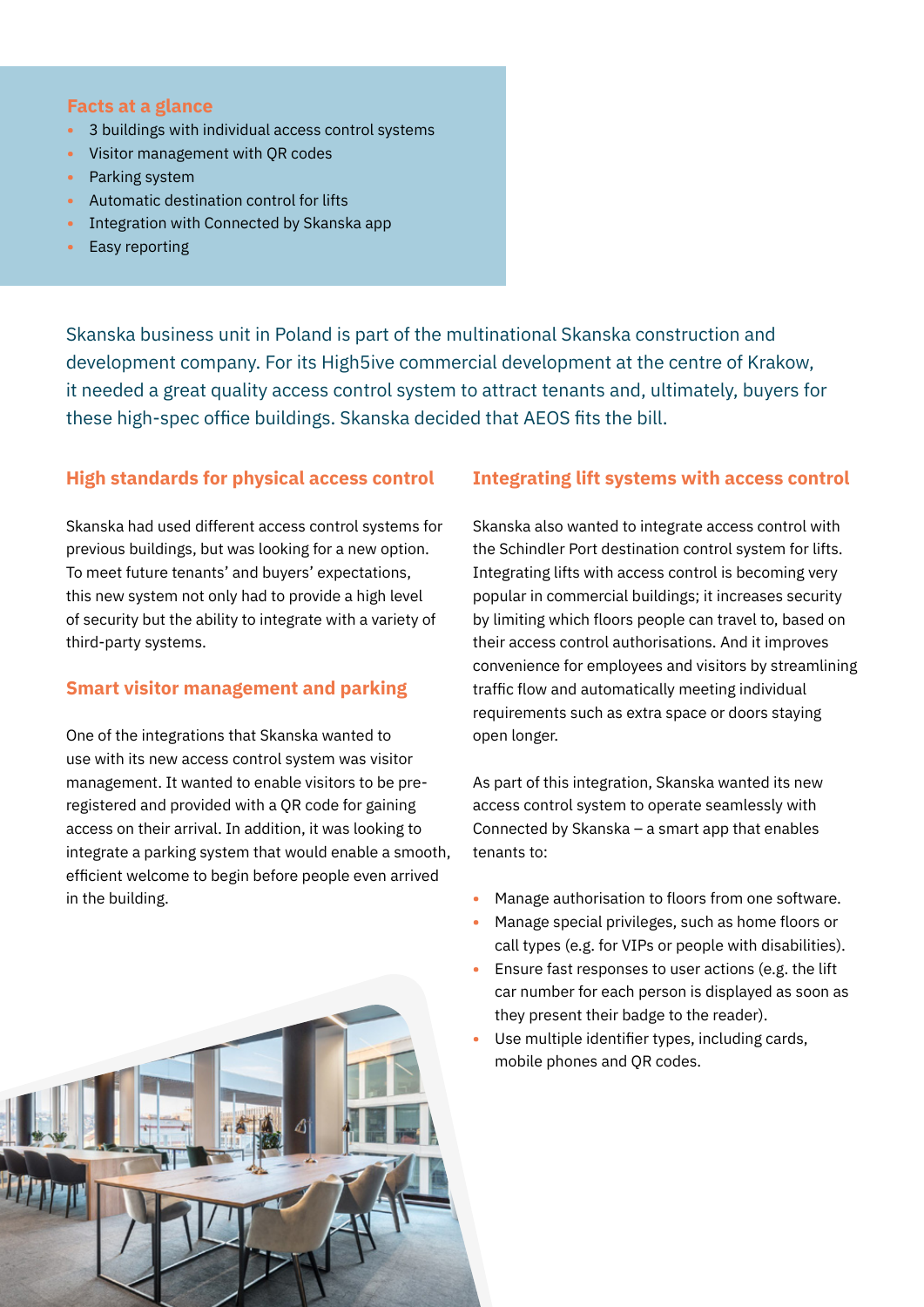

## **One centralised, high security platform**

Alongside these crucial integration requirements, Skanska wanted an access control system that would ensure a secure, stable and centralised environment. It was important to have just one platform for managing authorisations and identifiers, and just one place where events can be captured and easily translated into reports.

#### **AEOS meets strict requirements**

Skanska saw that AEOS could meet this list of requirements and implemented it at a building on its High5ive development in 2019. Based on the success of that implementation, Skanska went on to install AEOS at the development's two remaining buildings – one in 2020 and one in 2021.

one of the key reasons Skanska chose AEOS was because of its open architecture.

Aside from the high level of security it provides, one of the key reasons Skanska chose AEOS was because of its open architecture. As AEOS is built using open standards and open APIs, it allows integrations with a wide range of third-party systems and is easy to expand when needed.

#### **Valuable expert knowledge**

Skanska also appreciates Nedap's depth of knowledge on how to improve security systems, and the freedom and reliability its channel partner network provides. For the installation and maintenance of AEOS, Skanska was able to choose from a range of highly qualified and certified channel partners. It decided that Urkom was the best integrator for its needs and the whole process went smoothly, with hassle-free commissioning and integration of each new access control system.

Nedap also invited Umbitious into the project team, a software company with experience of integrating AEOS with third-party software. This was a valuable addition as they developed the seamless integration of AEOS and the Schindler Port lift system.